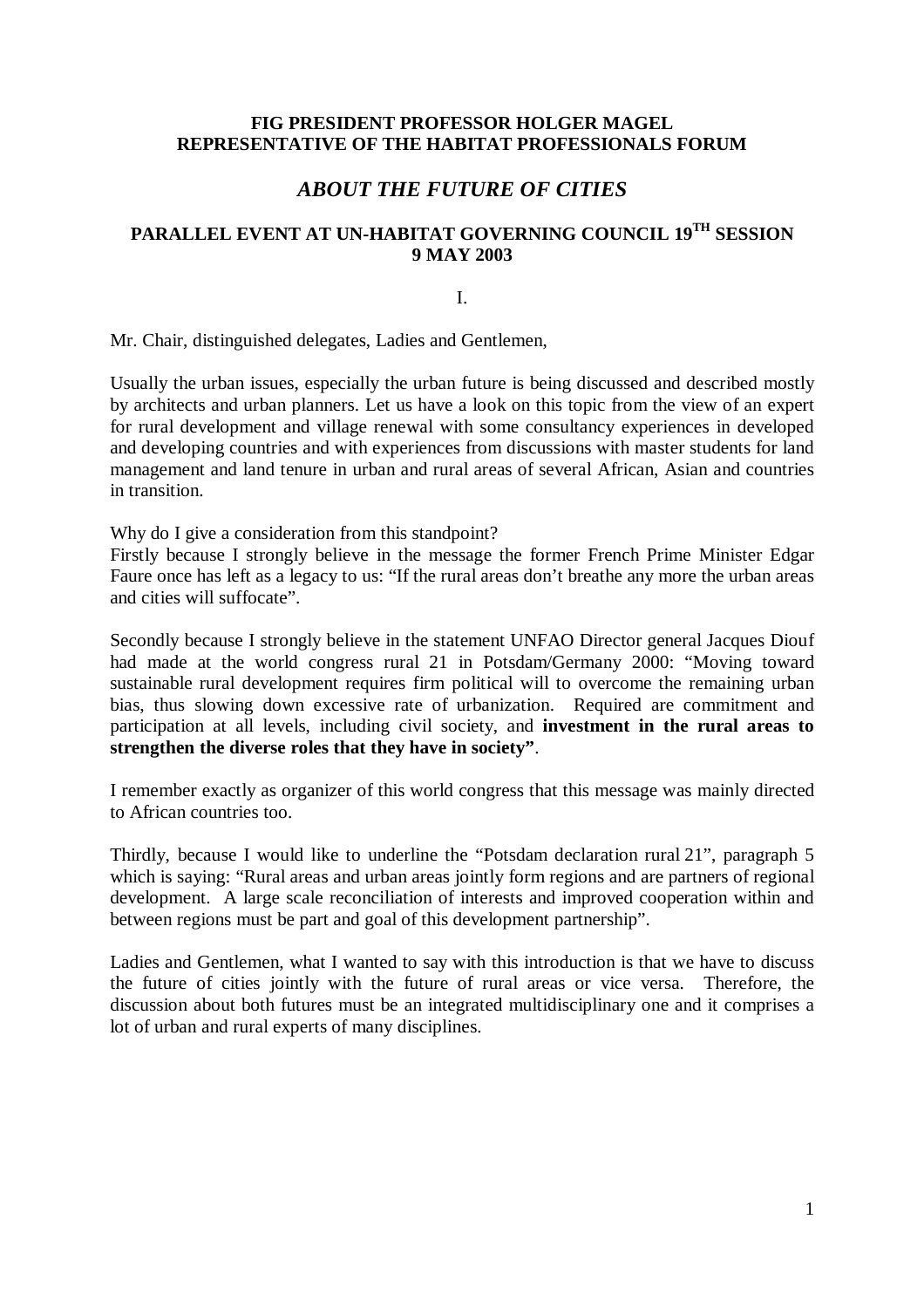On this background I would like to give some reflections and comments on the future of cities:

1. Despite of a lot of literature which promises clarity on the future, nobody of us can really see or know what the future brings or what will be the future of cities. But everybody knows that we must be prepared for it for example by analyzing the current situation (SWOT analysis) and trends and that we even can influence them. The best way to influence our future is to have a dream or better to have a realistic **vision**. In my home country we often use a quotation of the old testamentarian prophet Isaiah: "A nation without a vision will perish". Therefore, I would like to say: a city without a vision or ideals will not be very successful and it cannot mobilize the hearts, dreams, visions, and ideas of citizens.

I was very pleased to read the Mayor's vision for Nairobi in the Daily Nation on Tuesday this week. Mayor Akech said: "If we are going to create ideals of a better city environment and safer streets it must be based on ideas of solidarity and integrity. We must open up to embrace our people and their ideas. The council seeks to involve everyone in improving the city by ensuring that everyone has some responsibility towards the city. This will involve changing the attitude of council employees as well as that of city residents in general".

The future of cities – and it is correctly said that the  $21<sup>st</sup>$  century will be the century of local authorities – lies in this local politics to implement the paradigm of civil society and the principles of good governance. Naturally, this depends on the size of cities. But more and more we have to realize that cities consist furthermore of several city individuals (polycentrism). Cities must in future be understood as "cities for citizens" (J. Friedmann) or "citizens cities" or "citizens communities". This means that all actors, the local politicians, the local administrations as well as all citizens, CBOs, NGOs, and representatives of the private and informal sector are equal partners and equal parts of the organism or system called city. Citizens are no more only subjects or clients but more and more partners!

That seems to be a more philosophical vision or issue, but it has a very powerful impact on many attitudes of people and on a really vital civil society and good governance.

2. There is no question that we need cities furthermore and that they should be the "engines of economic growth" and centers of dynamic social and cultural activities and development, although there exist some contrary messages like "the future lies in living country side" (J. Naisbitt).

It is in the interest of the rural areas and people too to have attractive and powerful urban centers, but not those mega cities, which attract all rural people with the consequence of brain drain and aging population in rural areas. **We must finish the discussion about either urban or rural priority (dichotomy) but we must find a viable joint approach to acknowledge the needs and limits of cities as well as the needs and limits of rural areas. Cities and rural areas should acknowledge each other as equal partners! There is no hierarchy!**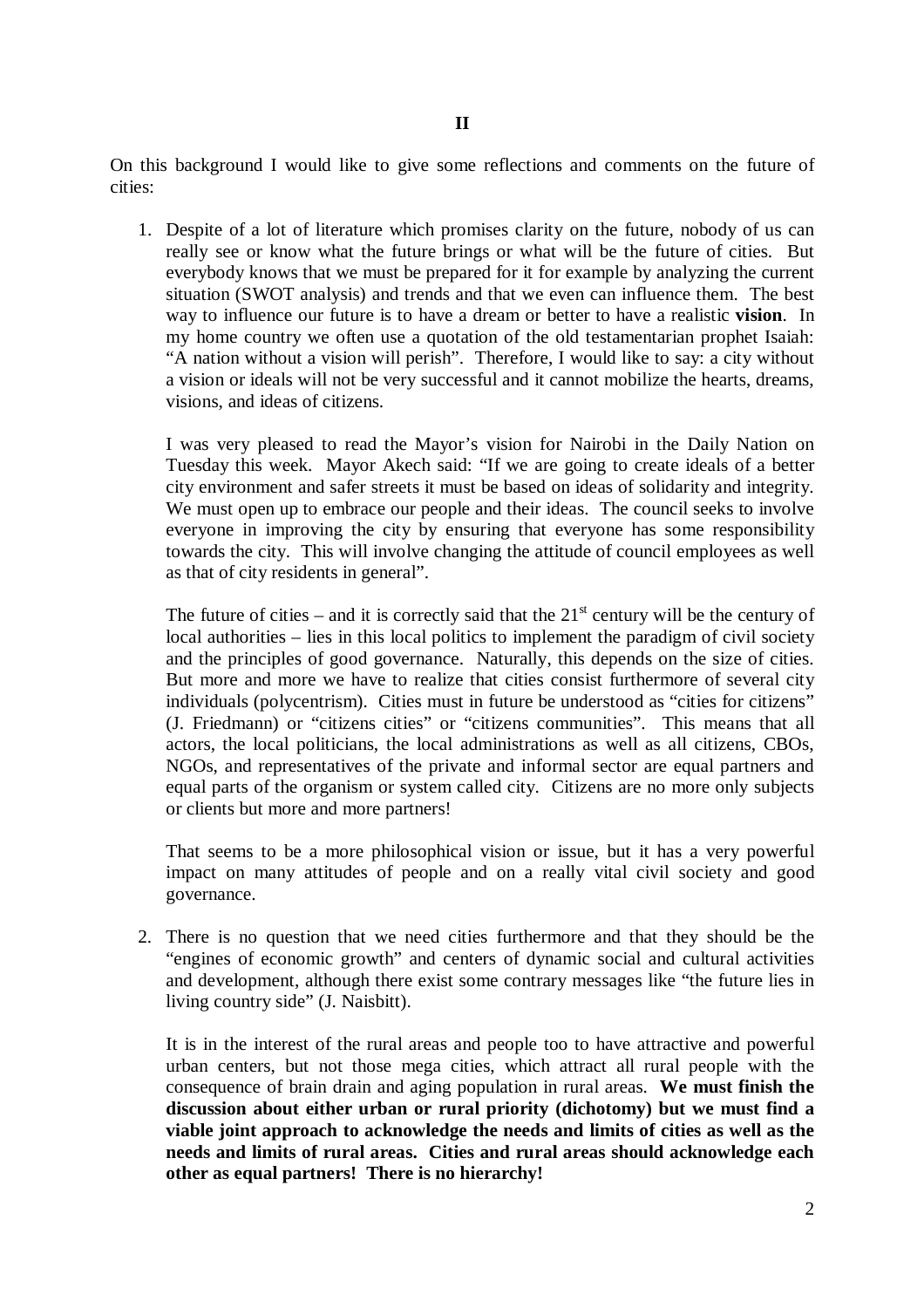This is up to now not the case. In contrary: the more the cities will have economic and ecological problems, (I remind of the increasing competition between metropolitan cities and regions) and the more they are trying to solve their problems to the detriment of rural areas or the more they try to deliver negative footprints to the rural areas the more rural communities and political leaders will oppose the cities. This is the situation at least in West European countries.

The key for this conflict solution and also the key for the future of cities lies not only in a better cooperation with other cities but first in an intercommunal regional perspective with joint visions, strategies, agreed functions of the different settlements, physical planning, use of SDI technologies, urban indicators, implementation of EIA and finally measures with benefits for all, for cities, suburbs, smaller rural towns, villages and for all citizens. These measures can be for example more ecologically oriented land use plans, sustainable land and resource management including land readjustment, brownfield conversion, inclusive social city programmes, reuse of empty buildings, mobile traffic and transport systems etc. It lies in the interest of the cities to spatially deconcentrate and to strengthen existing or establish new settlements within the nearer or farer region (settlement networks) to avoid the dangerous continuing urban growth. Some experts have therefore created a new term: instead of about city now they speak about "cityregion" and "intercity" (in German "Zwischenstadt"). You also can find the term "netcity". Professor Oswald of the Swiss Federal Institute of Technology in Zurich explains this metaphor: "The net model should be applied consistently to the planning, designing and resource management of an urban territory as it describes and interprets the interaction of the city's constant movements on all scales".

The "Berlin declaration on urban future" underlines this development toward polycentric forms of settlements and several city centers and toward a regional planning approach. **So we really can say: the future of cities lies in "synoikos", i.e. in networks and in networking!** 

3. There is a big divide between the current situation and trends in cities in developed and developing countries regarding especially the different growth of population. The common basis is that cities provide jobs, but different is that especially in Western Europe cities lose citizens, enterprises and central functions. Citizens and enterprises move into the suburbs and into nearer regions (therefore cityregion!) consuming land and resources and partly producing a lot of traffic problems because of commuting daily to the cities. Some of the enterprises and citizens settle down more and more in smaller towns in rural areas which as a result of special politics for rural areas can offer good jobs and good traffic and IT-infrastructure. With regard to global City-Regions like New York, London, Tokyo, Paris, Randsted in wealthy countries which are normally considered as attractive cities I must mention that they do more and more display high levels of inequality!

What does happen in developing countries I must not mention any more. What I do want to say is: the future of cities needs different and individual answers, strategies, and measures depending on the regional and national context and culture. Let's listen what John Friedmann once has said: "We urban planners may have our own professional discourse about the "urban problematique", but how relevant is it? In any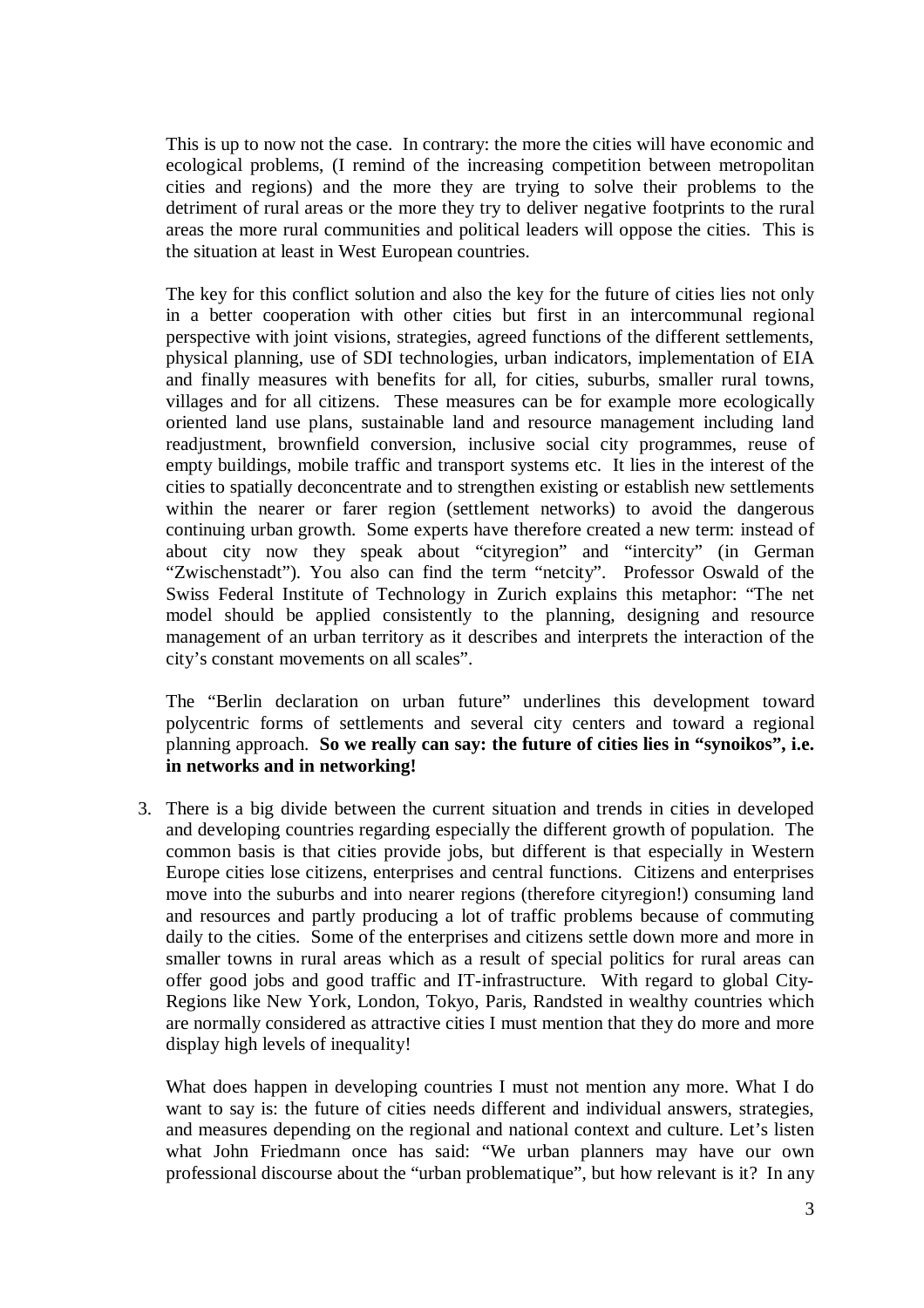event, we cannot talk about Switzerland, France, the United States, India or China in the same breath, although the urban problematique were everywhere the same. One reason for the many failures of planning practice stems from the unthinking implementation of a theoretical ideal "solution" to a situation where the solution doesn't fit".

But everywhere there is a common task and goal: **in both cases in developed and developing countries the goal is a liveable city, in both cases we need good or even better politics, strategies and programmes for vibrant cities and vital surrounding suburban and rural areas to get back an economic, ecological and social cultural balance.** 

And: in both cases, we need an integrated sustainable approach! I wonder if separate Agenda 21 actions driven by CBOs and NGOs are enough in order to achieve sustainable communities. I recommend the visible or transparent integration of sustainable thinking, deciding and monitoring into the daily work of political and administrative institutions of local authorities. Naturally the citizens must broadly and continuously be participated and integrated.

### III

Finally I would like to offer some considerations and questions to UN-HABITAT and the delegates of this conference:

- 1. Is it right that UN-HABITAT is only a "city agency"? I have read this in one of the conference papers. Shouldn't be UN-HABITAT an advocate for all habitats or settlements both in urban and rural areas?
- 2. Why should we discuss only about good urban governance? Why not just as well about good rural governance as we discuss secure tenure and access to land issues in both urban and rural areas?
- 3. What's about our approach and efforts to guarantee the education and training of holistically thinking and inter-disciplinarily acting experts and planners for urban and rural issues at our schools and universities? Don't we need more efforts on strengthening a really sustainable oriented study and practice, this means including economic, ecological and social cultural aspects besides of the technical subjects?

Don't we need more capacity building for all parts of our "citizens community"? Does it really happen at the moment?

4. More than ever, we should discuss whether the rural to urban migration is really inevitable? Don't we risk that mega cities become no more to be governed? Shouldn't we discuss more strategies like the well experienced European ones or the new established Chinese one with a clear preference on strengthening existing or establishing new rural settlements (towns and villages) in order to reduce the migration into the cities?

Shouldn't we review more the existing specific finance programmes and measures for urban and for rural areas before we continue to accept that all is inevitable? There is